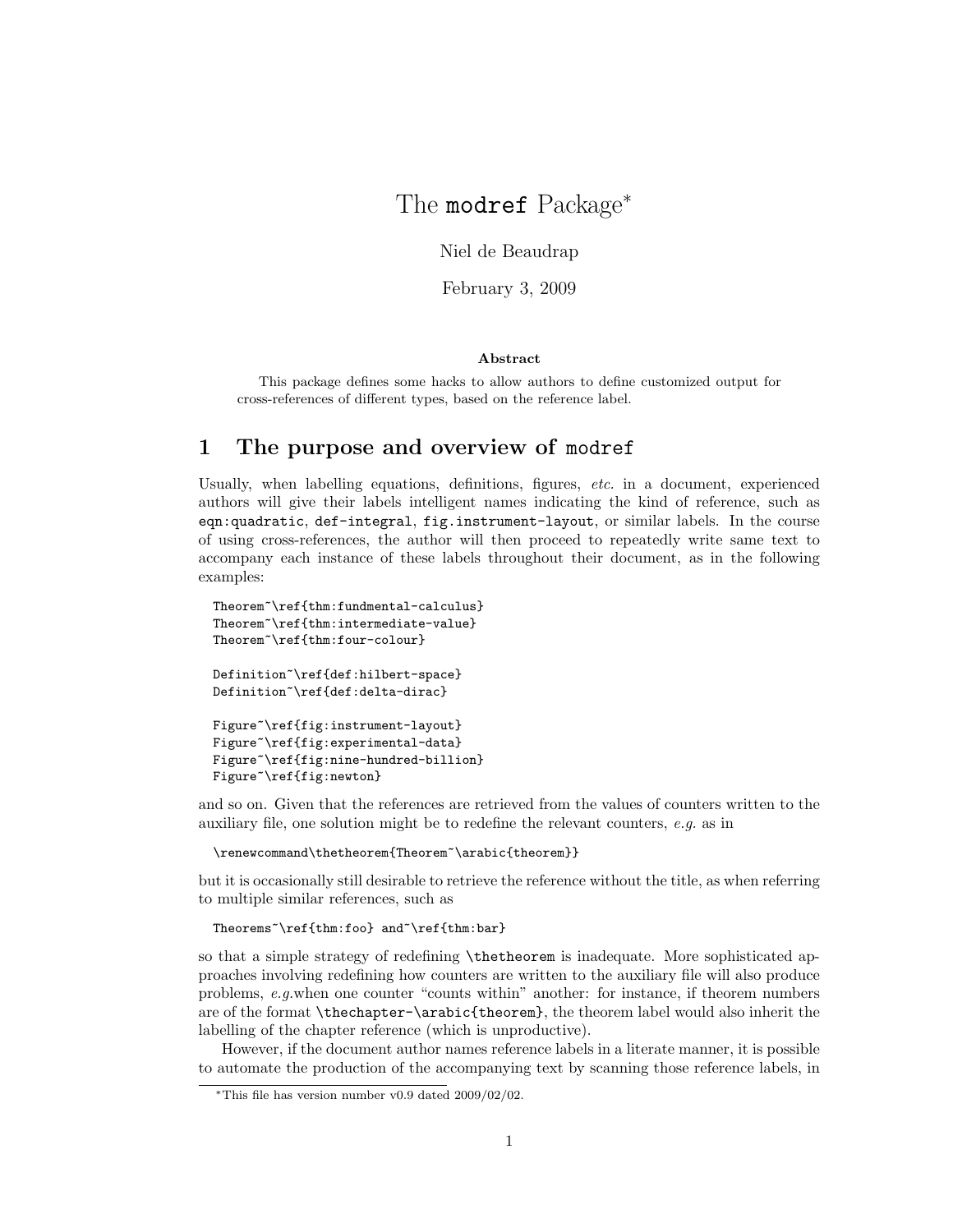a way totally independent of how the counter is defined, and in a way which does not affect how the reference is recorded in the auxiliary file. It is only necessary to allow the formatting to vary somehow depending on the label. However, as not everyone uses the same labelling scheme for their cross-references, the way in which reference-labels map to reference-formatting should be fairly flexible.

The modref package provides the functionality to easily define customized output for the \ref command by identifying what sort of cross-reference is being made, based on an initial string of characters in the reference label. This functionality is provided in a transparent manner, in that only changes the output of \ref for those cases defined by the user, and the way in which those references are formatted is also specified by the user. It also provides a way for authors to perform more powerful tasks, such as having every reference produce a margin note in a completely customizable fashion, and easy customization of the appearance of displayed equation numbers in amsmath environments.

# 1.1 Comparison with fancyref

Similar functionality to what modref provides has been available since 1999 in the fancyref package.<sup>1</sup> The functionality provided by modref differs from that of  $f$  and  $g$  in the following ways:

- The syntax for defining new reference styles is simpler: modref does not require the author provide a macro in which to store each new reference style.
- Authors can also use modref to define top-level reference customization which is applied to all well-formed references in a *general* way, using the customized cross-references and the page-number of the reference as arguments, using similar syntax to defining any other macro. (The fancyref package enables putting all references in parentheses, putting references in margin-notes, and including page-numbers  $\dot{a}$  la varioref in all references; the documentation also advertises customizable hooks.)
- The behaviour of **\ref** is changed to use the customized reference behaviour. (Purists who find this distasteful but who still with to use  $\text{modref}$  — or any user who just wishes to access the original functionality of  $\ref$  — can find the original behaviour retained in the macro \Ref.)
- The modref package also enables the customization of displayed equation tags, and of the output of the command \eqref, as defined by the amsmath package.

However, the main distinction between modref and fancyref is in the design philosophy:

- fancyref appears to have been written in an attempt to anticipate anything that an author might wish to do: therefore, it has a great many redundant pre-defined macros, which one may change to achieve varying degrees of change from the default configuration;
- modref was written to have a simple interface for customizing references, without many assumptions about how an author might wish to customize their references (except that it be not too tedious): any changes defined by an author are relative to the default behaviour of L<sup>AT</sup>FX.

It is my hope that, as a result of the above differences, modref will prove to be a convenient choice for authors who wish to customize how cross-references appear in their documents.

 $1$ The core functionality of modref was developped independently of fancyref: my sense of whether someone would have done the same task before failed me in this instance, and I discovered the package after having implemented the commands \refstyle, \setrefdelimiter, and an earlier version of \eqrefstyle (not to mention most of this document). However, much of the functionality of this package as it exists currently was prompted by ideas derived from fancyref.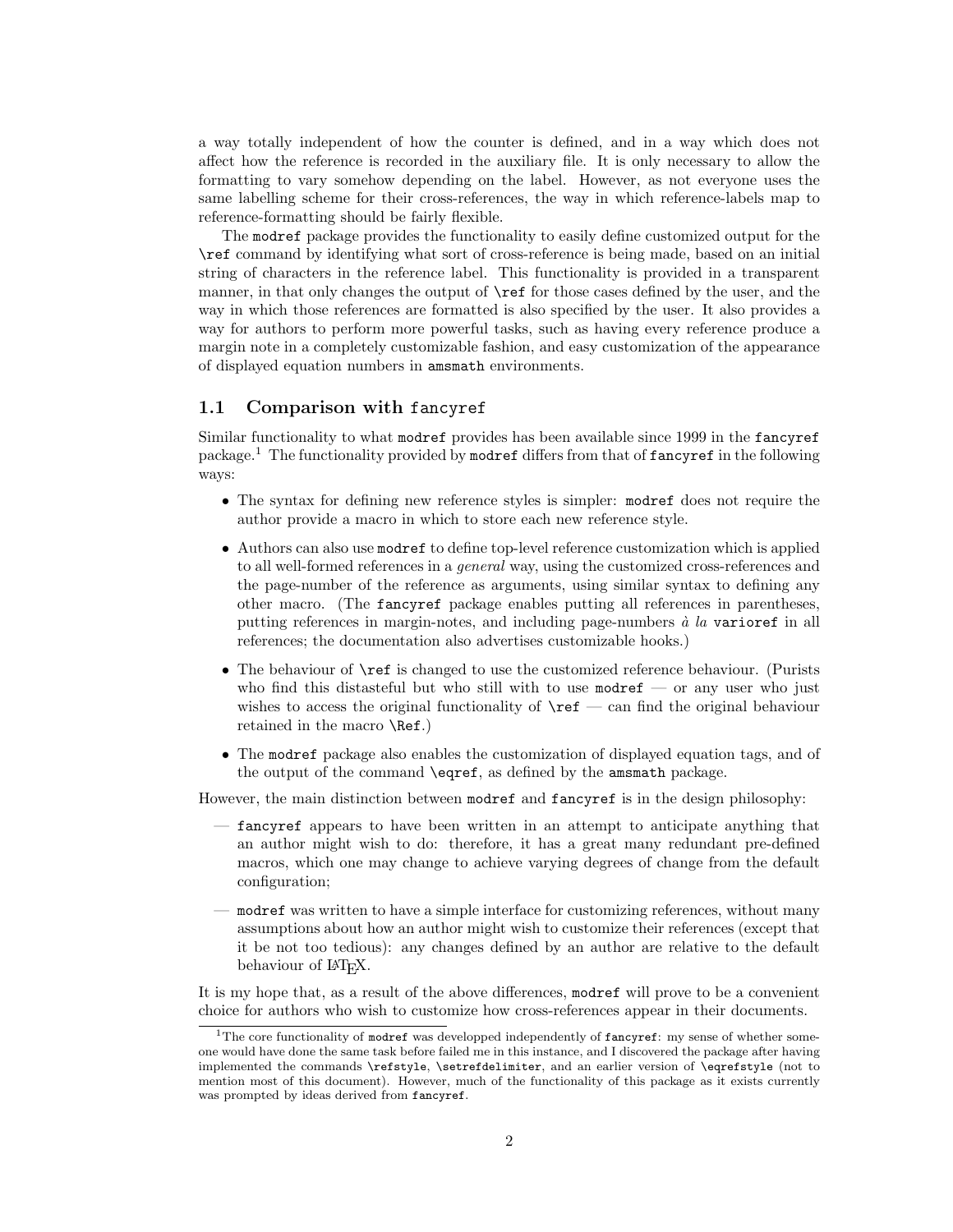# 1.2 Functionality provided by modref

The modref package introduces the following concepts, and access to control how these concepts are applied to cross-references in documents.

### Special reference styles

A "special" reference style is a command which is performed on references of a certain type. What command is performed depends on the type of the reference; and the type of any reference is determined from its label.

The author defines one or more styles by specifying a "prefix" or "style name" for each style — such as "dfn" for definitions, "eq" for equations,  $etc.$  — and describes the formatting to be applied for that reference type. For each reference, modref then attempts to determine the type of the reference by matching the label against known style names. The name is delimited by default using a colon (":") character (but the delimiter may be chosen by the author, and even changed mid-document): thus, an equation reference might have a label such as "eq:quadratic", a definition might have a label "dfn:vectorSpace", and so on.

The result of applying a reference style to a particular type of reference is a customized reference. Any reference whose label does not contain a defined reference type has no special style applied to it.

The command to use to define special reference styles is \refstyle; the command to change the delimiter mid-document is \setrefdelimiter. (There is also a package option delimiter which allows the delimiter to be set at the beginning of the document.)

### Global reference styles

A "global" reference style is a command which is performed at every reference. Only two global reference styles may be defined for a given document: a default one and a "variant" one. The inputs to a global reference style are the customized reference (if the reference is of a particular type) and the page number; authors are free to use these arguments however they wish to define the behaviour of the \ref function. Initially, the behaviour is just to pass on the (possibly customized) reference unchanged, omitting the page number.

The commands to define the global reference styles are \GlobalRefStyle and \GlobalVarRefStyle; the commands which apply the two different reference styles are \ref and \varref.

### Equation references and displayed equation tags

There is exactly one exception to the above description of how references are customized: if the author uses the amsmath package, the output of the command \eqref remains totally unmodified — unless, of course, they wish to modify it; then modref facilitates doing this.

Because the output of **\eqref** is by design intended to be different from that of  $\ref$ , global reference styles are never applied to any application of \eqref. As well, \eqref is never defined to attempt to infer the type of a reference from its label (presumably, it's an equation). However, modref does allow different reference styles to be defined for \eqref.

While we're customizing cross-references to equations, why not allow how the equations themselves are labelled to be customized? This allows the author to fine-tune the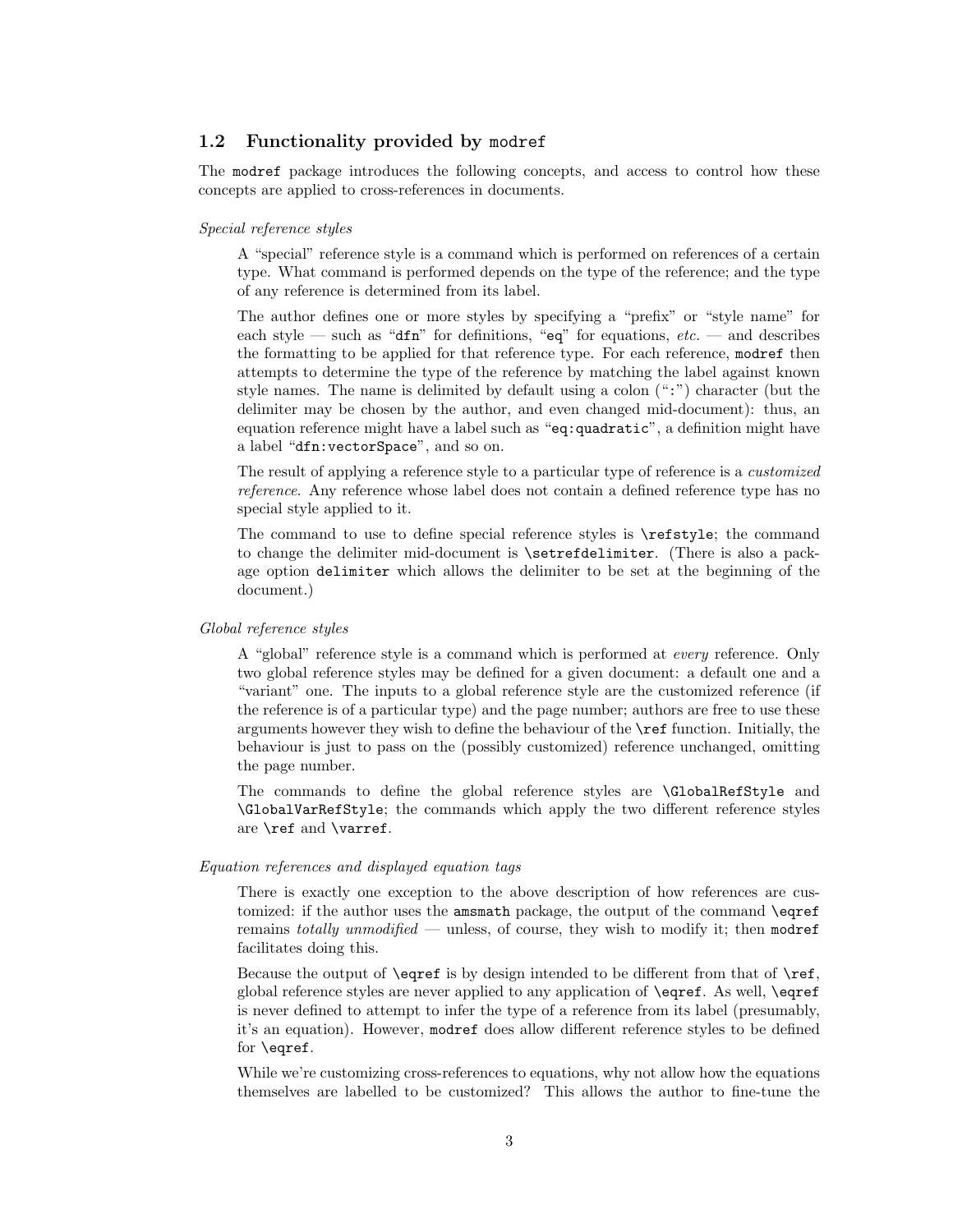appearance of equation tags. However, these customizations do not affect the output of \eqref, or vice-versa.

The command to redefine the behaviour of \eqref is \eqrefstyle; the command to redefine how equation numbers appear in displayed equations is \displaytagstyle.

No special reference styles are pre-defined by modref, and no global styles are defined (except for the "trivial" styles described above); only the reference-styles which the document author defines will be applied.

## 1.3 Package options

This version of modref has the following option:

delimiter= $\langle string \rangle$ 

This option controls the string which delimits the prefix defining the type of a particular reference. If omitted, the default value is a single colon character (":"). This string may be set to any value, except (a) the empty string, (b) any string containing a comma, or (c) any string containing characters not allowed in package options by LATEX (e.g. " $\{$ ", "}", etc.)

## 1.4 Package dependencies/conflicts

The package modref depends on the kvoptions package, which should be included in modern LAT<sub>E</sub>X  $2<sub>ε</sub>$  distributions. It is currently incompatible with the **hyperref** package: compatibility is planned for the next version.

# 1.5 Bugs

There are no known bugs in modref.

# 2 How to use modref

The modref package is very simple. The user interface essentially consists of two commands: the invocation \usepackage{modref} itself (which currently accepts three options), and the command \refstyle; a few other macros are provided to perform auxiliary functions. We will describe these in the opposite order.

## 2.1 Defining reference styles

### Special reference styles

\refstyle Special reference styles can be defined for different label-prefixes using the \refstyle macro, which has the syntax:

# \refstyle{style-name}{style-format}

which defines a style with the given style-name. (The reason for the mixed- The style-format is a macro definition is a similar to what is used for \def and \newcommand, using at most a single argument. The value of that single argument should be interpreted as the usual output of the \ref command: i.e. style-formats are descriptions of transformations to perform on "ordinary" cross-references.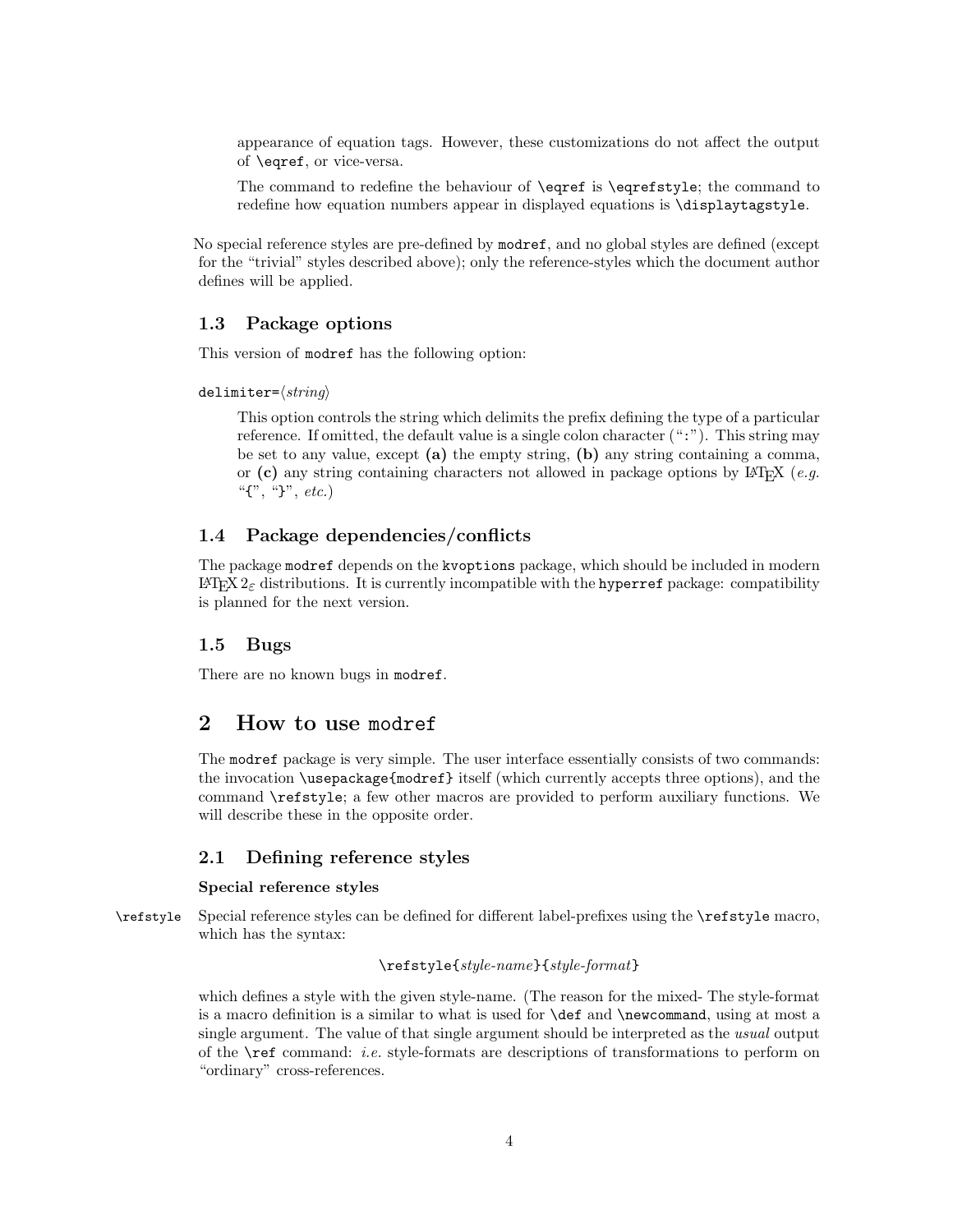The \refstyle command can be used multiple times for a single reference-style in order to override previous definitions of the style-formats for that style; however, it is recommended only to use it in the pre-amble to avoid confusion.

Use cases. The effects of using **\refstyle** can be demonstrated as follows.

1. Style-names are identified from cross-reference labels by looking for a label-prefix, separated from the rest of the label by a delimiter such as a colon (:) character. For any cross-reference label which does not have such a delimiter, such as genericlabel, the usual behaviour of \ref applies.

Example. This list item is labelled with the command \label{firstitem}. This label doesn't contain an identifiable label-prefix, so  $\ref{firstitem}$  produces the output 1, as usual. As well, this document doesn't have a cross-references labelled undef-reference; therefore, \ref{undef-reference} produces the output ??, as usual.

2. If a cross-reference label has an identifiable prefix, but this prefix does not correspond to a defined style-format, the usual behaviour of \ref applies as well.

Example. This second list item is labelled with the command \label{item:second}. However, this document didn't define any style-name called "item"; therefore, \ref{item:second} produces the output 2.

3. If a cross-reference label has an identifiable prefix which does correspond to a styleformat, the style-format is applied to the cross-reference.

Example. In the header of this document, the following reference style was defined:

\refstyle{itemNo}{[Item~\##1]}

The label for this list item was defined using \label{itemNo:third}. Because the usual meaning of \ref{itemNo:third} would be 3, the resulting output of  $\ref{itemNo:third}$  is [Item #3].

4. The style-formats do not correspond in any way to individual counters, but only to the labels given to the references. Thus, references which use the same counter may be given different styles, if this is a meaningful thing to do, simply by making the label prefixes different; and references with different counters may be given the same reference style.

Example. In the header of this document, the following reference style was defined:

\refstyle{numero}{\texttt{\itshape numero~#1}}

The label for this list item was defined using \label{numero:fourth}: this gives rise to a different format of reference than the reference style "itemNo" — in particular,  $\ref{numbero:fourth}$  produces numero 4. At the same time, the crossreference label for this section is defined by \label{numero:definingModRefs} : thus, \ref{numero:definingModRefs} produces numero 2.1 .

5. The new implementation for \ref applies styles only to well-defined cross-references: that is, it acts as though the customized output is the entire cross-reference.

Example. This document doesn't have any cross-reference itemNo:undef-reference; therefore, despite the fact that this label contains the style-prefix "itemNo", the reference \ref{itemNo:undef-reference} produces the output ??, as with any ill-defined reference.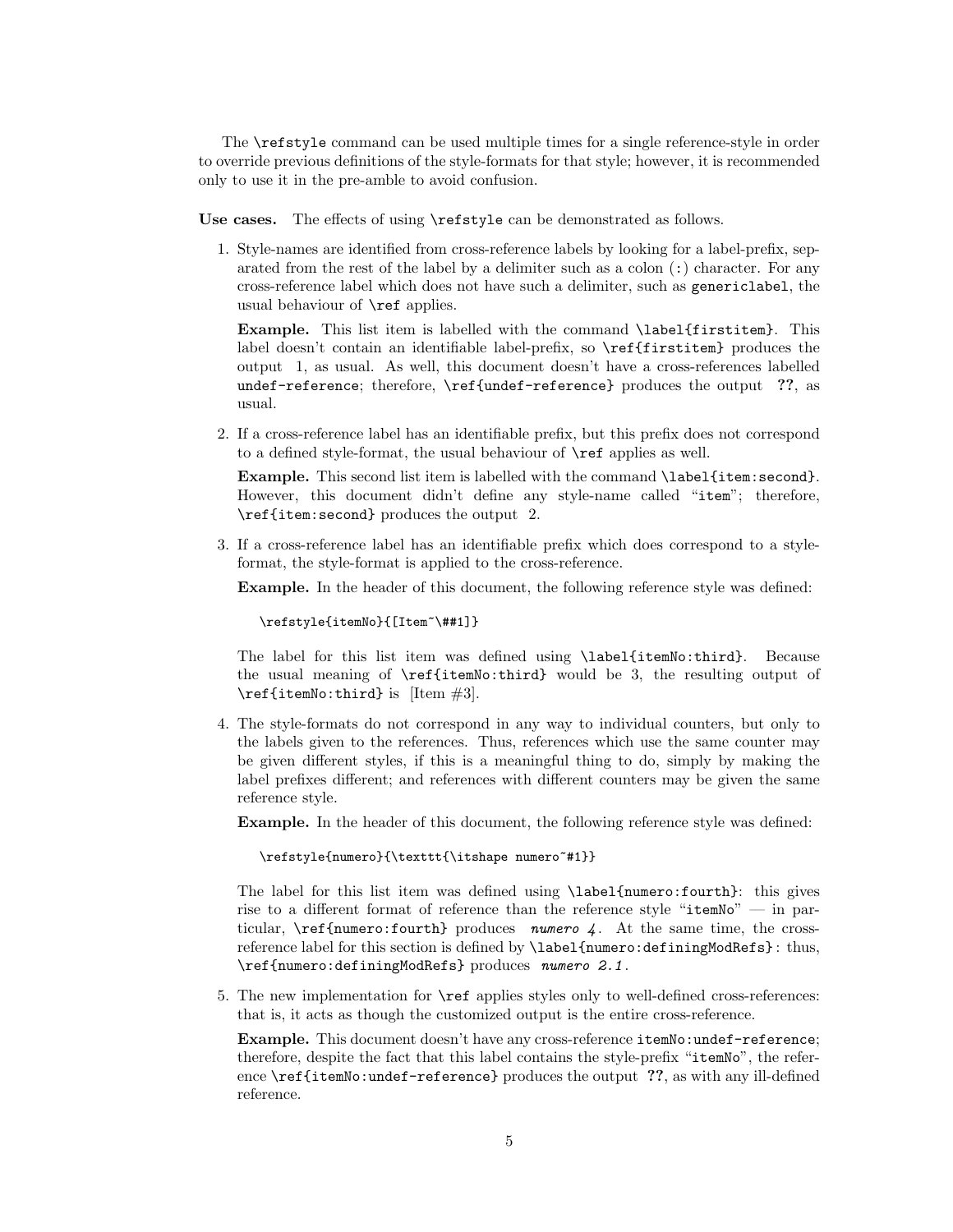```
\refstyle{def}{Definition~#1}
\refstyle{lemma}{Lemma~#1}
\refstyle{thm}{Theorem~#1}
\refstyle{eqn}{Eqn.~#1}
```
\eqrefstyle{\textbf{#1]}} \displaytagstyle{{\Large% \$\bigcirc\mspace{-12mu}\$}#1}

% Main text:

```
\begin{definition}
   \label{def:lorentz} ...
\end{definition}
```

```
\begin{lemma}
  \label{lemma:simultaneity} ...
\end{lemma}
```

```
\begin{theorem}
  \label{thm:einstein} ...
   \begin{gather}
      \label{eqn:einstein}
        E = mc^2\end{gather}
```
\end{theorem}

...

```
\ref{thm:einstein} ...
\eqref{eqn:einstein} ...
```

```
\ref{def:lorentz} and
\ref{lemma:simultaneity} ...
\ref{eqn:einstein} ...
```
Definition V. A theory of physics is Lorentz invariant if  $\left[ \ldots \right]$ 

Lemma 11. For two distinct events A and B, there exists a reference frame in which they are simultaneous if  $[\dots]$ 

Theorem 4. The equivalent mass m which is associated with some amount of energy E is determined by the equation

 $E = mc^2$  (2)

where c is the speed of light.

Theorem 4 is actually a corollary of a more general theorem, which generalizes (2) by adding a dependency on momentum.

Definition V and Lemma 11 are also important ideas forming part of the Special Theory of Relativity; but Eqn. 2 is its most famous formula.

Figure 1: Illustration of (some of) the functionality of modref package.

A more coherent illustration of how to use \refstyle, and how it affects cross-references, is illustrated in Figure 1.

\eqrefstyle The syntax of \eqrefstyle is similar: it takes a single argument, specifying the style for any cross-reference using \eqref. Global reference styles are not applied to uses of \eqref; and as with \ref, \eqref produces the output ?? when applied to undefined references.

### Global reference styles

Two different global reference styles can be defined using the \GlobalRefStyle and \GlobalVarRefStyle macros, which have the syntax:

> \GlobalRefStyle{style-format} \GlobalVarRefStyle{style-format}

Again, the style-format is a macro definition, in this case using at most two arguments. The operands of these two arguments are the (customized) cross-reference, and the page number of that reference: thus, the effect of a global reference style on a cross-reference might look something like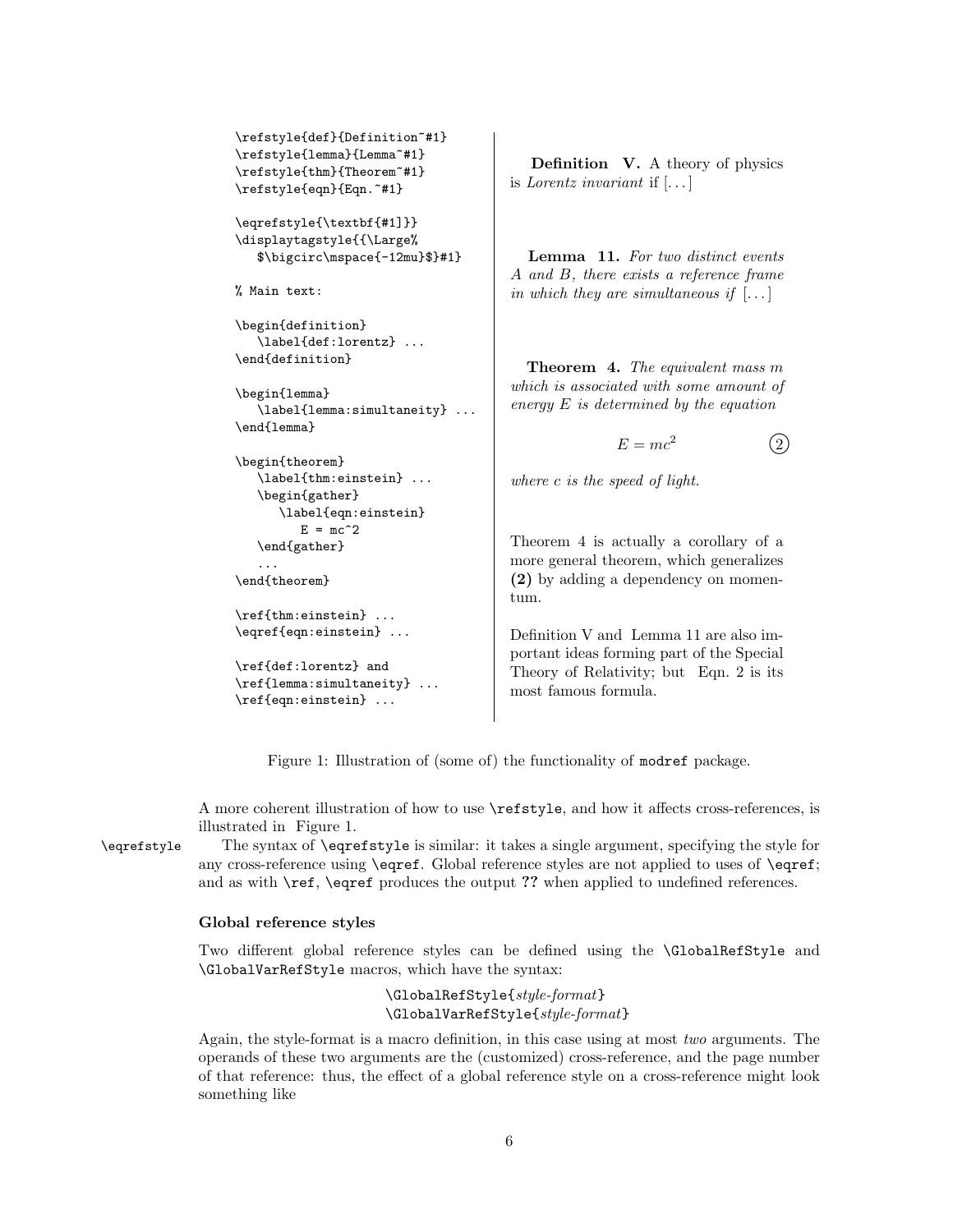### \GlobalStyleMacro{Definition~V}{13}

for a definition on page thirteen, if definitions have been given a special reference style which inserts "Definition"" at the beginning of every reference.<sup>2</sup>

\varref The global style defined by \GlobalRefStyle is applied to every cross-reference made with  $\ref{$ ; the variant global style is applied for cross-references made with  $\varphi$ . (This is the only difference between \ref and \varref: the functionality will be otherwise identical.)

Initially, both of the global reference styles do nothing except discard the page number, similarly to how **\ref** usually works. In a typical application, it would be quite reasonable to leave the "main" global reference style unchanged, only to customize the "variant" style. For instance, one might sensibly choose to declare

### \GlobalVarRefStyle{#1 (on page #2)}

to facilitate combining cross-referencing with page numbers, or

#### \GlobalVarRefStyle{(#1)}

to make it easy to turn a cross-reference into a parenthetical remark, in both cases by using \varref to perform the cross-reference.

To avoid too much non-uniformity in the appearance of cross-references, neither \GlobalRefStyle nor \GlobalVarRefStyle are allowed outside of the document pre-amble.

# 2.2 Other features

### Customizing the delimiter for reference types

\setrefdelimiter In the examples above, the style-name was determined from cross-reference labels by scanning for the shortest substring at the beginning of the label which did not contain a ":" character. However, authors can change this delimiter to any (non-empty) sequence of characters. This can be done at the beginning of the document by invoking the package as

### \usepackage[delimiter= $\langle string \rangle$ ]{modref}

or mid-document by using the command \setrefdelimiter{string}; all subsequent uses of \ref or \varref will attempt to discover reference types using the new delimiter.<sup>3</sup>

### Customizing tags in amsmath-style displayed equations

\displaytagstyle The style in which equation numbers are shown in the displayed-math environments defined by the amsmath package can be customized using the \displaytagstyle command, which again has similar syntax to \refstyle and \eqref:

### \displaytagstyle{style-format}

This also has the more general effect of defining the style for the \tag command, which can be used to insert ad-hoc equation tags in displayed math environments; the effect of the \tag\* macro, however, is unaffected.

### Accessing the original functionality of \ref

\Ref Sometimes it is useful to access a cross-reference without any special formatting. To do this, one may use the **\Ref** command: this preserves the standard  $\text{LATEX } 2 \epsilon$  functionality of **\ref.** 

<sup>&</sup>lt;sup>2</sup>No macro specifically named \GlobalStyleMacro is defined by modref; this example is only intended for illustrative purposes.

<sup>&</sup>lt;sup>3</sup>An immediate consequence of this is that references which previously had a defined "reference type" using the old delimiter may not have a defined type using the new delimiter. This will then have the effect of temporarily rescinding all special reference styles for those references using the old delimiter; the styles can be restored by restoring that delimiter.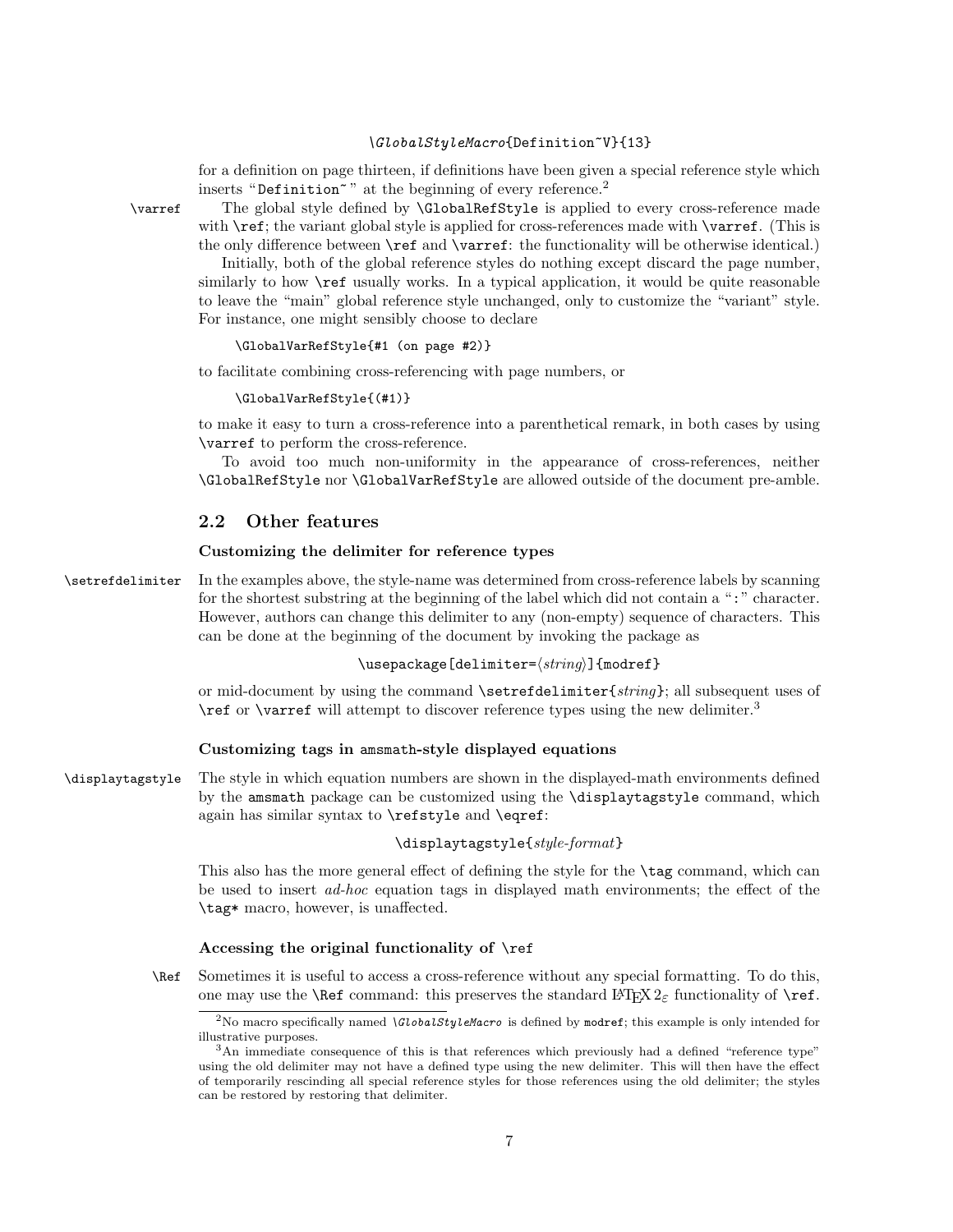# 3 Implementation

# 3.1 Preliminary definitions

```
\modref@error First, we define a generic command \modref@error for producing errors.
```

```
1 \newcommand\modref@error{\PackageError{modref}}
```
\Ref As most of the subsequent definitions revolve around redefining aspects of the \ref command and friends, we define the command **\Ref** which preserves the original behaviour for reference. (If the macro \Ref is already defined, we produce an error.)

```
2 \edef\reserved@a{Ref}%
            3 \@ifundefined\reserved@a{%
            4 \let\Ref\ref
            5 }{%
            6 \modref@error{%
            7 Command \string\Ref\ defined already; refer to the help message.%
            8 }{%
            9 The "modref" package defines the command \string\Ref\ to allow you (and
           10 the package) to use the original functionality of \string\ref. However, in
           11 this instance, \string\Ref\ already had a meaning when "modref" started
           12 running. Please determine what is defining \string\Ref, and whether you need
           13 it.}}
\@ifempty
\@xifempty
           We also crib the code for \@ifempty from amsgen.sty for simplicity.
           14 \def\@ifempty#1{\@xifempty#1@@..\@nil}
           15 \long\def\@xifempty#1#2@#3#4#5\@nil{ %
```

```
16 \ifx#3#4\expandafter\@firstoftwo\else\expandafter\@secondoftwo\fi}
```
# 3.2 Declaration and processing of the package options

Using the kvoptions package, we define the options for modref, and the default value for the fixtagsize option.

```
17 \DeclareStringOption[:]{delimiter}
18 \ProcessKeyvalOptions*
```
# 3.3 The core functionality, and customization of label delimiters

\setrefselimiter The macro \setrefdelimiter is a meta-macro which takes a single argument: this argument will be used as a delimiter in further macros which define the infrastructure of modref. 19 \newcommand\setrefdelimiter[1]{%

> Throughout the following, #1 denotes the delimiter to be used for identifying the style prefix in a cross-reference label.

\ref \varref The replacement for  $\ref{will pass its argument onto another macro \modref@ref, which}$ will attempt to parse the argument for a delimiter; we define **\varref** similarly. They each pass a macro (\modref@basestyle and \modref@varbasestyle, respectively) as a final argument, to define the "global" formatting which is to be used for the reference regardless of which particular reference style (if any) is to be used. We employ the standard strategy of appending a delimiter to the end of the argument, together with an unlikely terminal command sequence.

```
20 \def\ref##1{\modref@ref##1#1\egroup\modref@basestyle}%
```

```
21 \def\varref##1{\modref@ref##1#1\egroup\modref@varbasestyle}%
```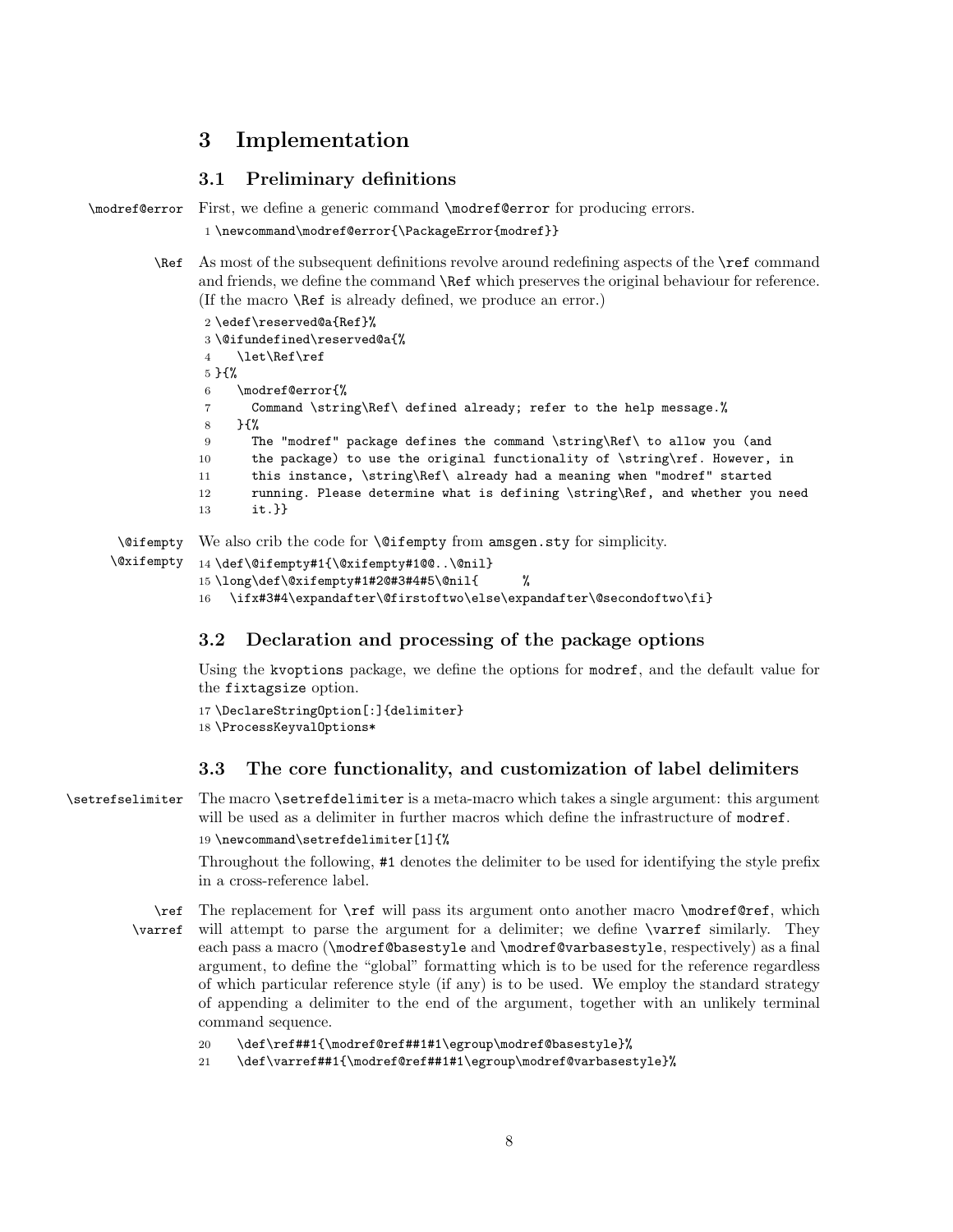\modref@ref The command \modref@ref attempts to split the argument into a prefix, delimiter, and suffix. If the suffix is empty, the original argument to **\ref** had no delimiter (and thus indicates no style): in that case, \modref@ref invokes \@setref on the reference, using the global format specified in ##3 and the identity function as the "style format". Otherwise, it passes it on to a second macro \modref@@ref for further processing.

```
22 \def\modref@ref##1#1##2\egroup##3{%
23 \@ifempty{##2}{%
24 \expandafter\@setref\csname r@##1\endcsname{##3\expandafter\@iden}{##1}%
25 }{%
26 \modref@@ref##1#1##2\egroup##3}}%
```
\modref@@ref Having been given an alleged style prefix, and a suffix making up the remainder of the reference label, the command \modref@@ref attempts to determine whether or not the prefix corresponds to a defined style. We do this by testing for the existence of the command sequence  $\mod$ = $\mathcal{Q}(label-prefx)$ , which will be the macro which is applied for that style. If that macro does not exist, we invoke \@setref on the reference, using the global format specified in ##3 and the identity function as the "style format". Otherwise, we obtain the command sequence for the reference's style-format, and invoke \@setref using the global format in ##3 and that style-format.

```
27 \def\modref@@ref##1#1##2#1\egroup##3{%
28 \@ifundefined{@modref@##1}{%
29 \expandafter\@setref\csname r@##1#1##2\endcsname{%
30 ##3\expandafter\@iden}{##1#1##2}%
31 } {%
32 \expandafter\def\expandafter\@tempa\expandafter{%
33 \csname @modref@##1\endcsname}%
34 \expandafter\@setref\csname r@##1#1##2\endcsname{%
35 ##3\expandafter\@tempa}{##1#1##2}%
36 }}%
```
This completes the definition of \setrefdelimiter: it only remains to execute it for the delimiter which has been chosen. This causes \ref to be redefined using the code above, using whatever string is contained in \modref@delimiter in the syntax of the definitions. However, if the delimiter option was used, and set to the empty string for some reason, we produce an error.

```
37 }%
38 \ifx\modref@delimiter\@empty
39 \modref@error{Option "delimiter" must be set to a non-empty value}{%
40 The option "delimiter" was used, but seems to have been set to the
41 empty string. I require a character, or a multi-character string, to
42 delimit reference style names within cross-reference labels. If in
43 doubt, just remove the "delimiter" option, and this should fix things.}%
44 \else
45 \expandafter\setrefdelimiter\expandafter{\modref@delimiter}%
46 \fi
```
# 3.4 Defining global reference formats and special reference styles

\GlobalRefStyle \GlobalVarRefStyle

We provide two commands for modifying the global format for  $\ref$  and  $\varref$ , each of which accept an argument describing a two-argument macro. They each create such a macro: these will be used to redefine \modref@basestyle or \modref@varbasestyle.

```
47 \newcommand\GlobalRefStyle[1]{\def\modref@@basestyle##1##2{#1}}
48 \newcommand\GlobalVarRefStyle[1]{\def\modref@@varbasestyle##1##2{#1}}
49 \@onlypreamble\GlobalRefStyle
```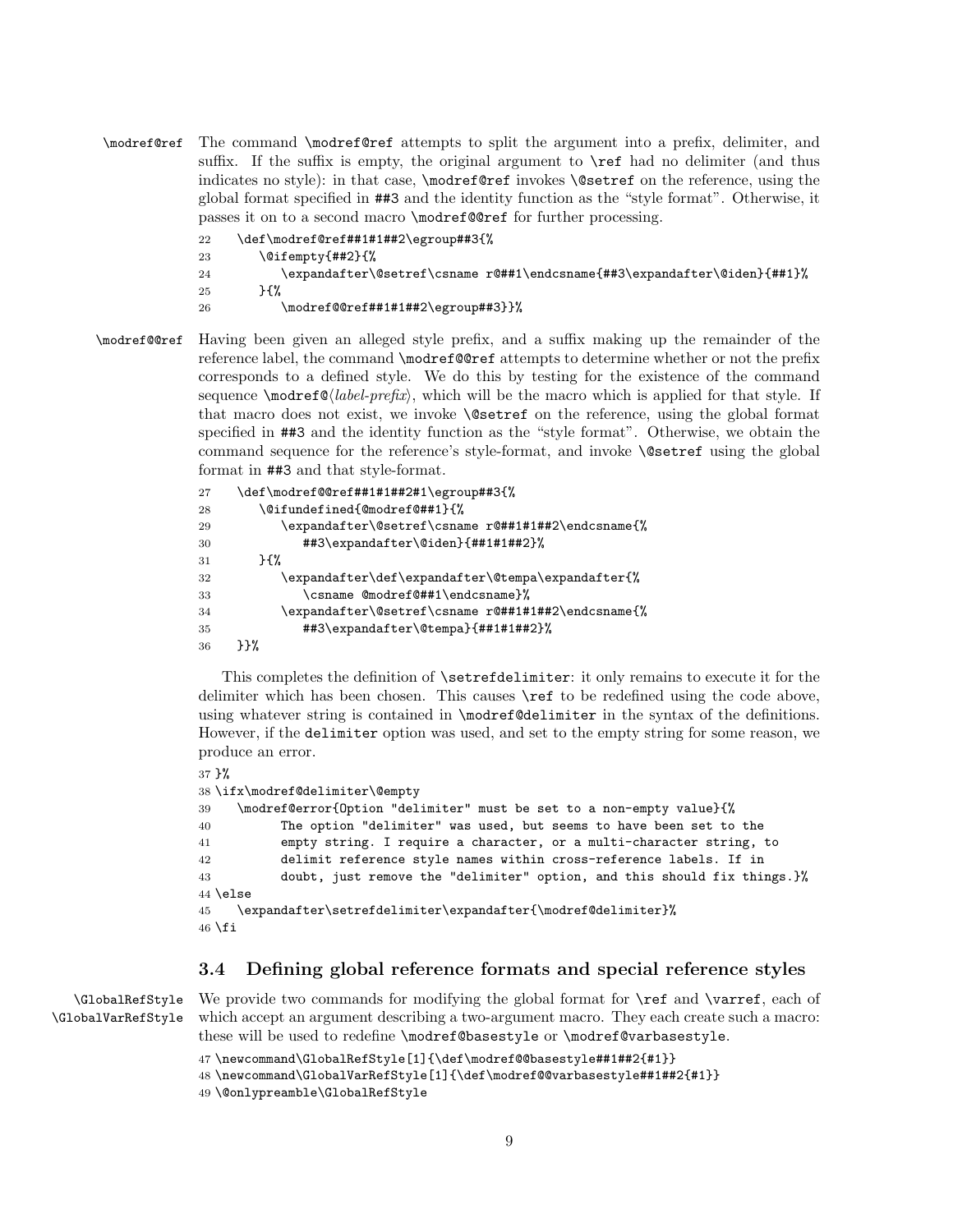\modref@basestyle \modref@varbasestyle We have already met \modref@basestyle and \modref@varbasestyle, which were used by \ref and \varref respectively; these commands are used to store the user-customizable "global style" that gets applied to all references, whether or not they have a defined style type. They both take three arguments: a macro to apply as a style type, and two more corresponding to the cross-reference value and the page number of the reference. They are designed in such a way that using the argument

### ${\mathcalC}$ sestyle\expandafter\@modref@\\style-name\}

in place of  $\@f{in}$  in a call to  $\@sete{e}{\def}$ , as in the original definition of  $\ref{in}$ latex.ltx, will have the effect of applying \modref@basestyle to precisely the specified style-format, and the cross-reference and page number. It is easy to verify that this is exactly what is done in \modref@ref when called by the new implementation of \ref; similar statements hold for **\varref**.

We set \modref@basestyle to apply the any format defined by \GlobalRefStyle, with the styled reference as the first argument, and the page number as the second; and similarly for \modref@varbasestyle. We then define the global reference format in each case to the identity function. In the case where the style-format is replaced by the \@iden macro, the effect of the reference formatting then reduces the usage above to the traditional meaning of \ref, defined in terms of passing the macro \@firstoftwo to \@setref.

```
51 \def\modref@basestyle#1#2#3{\modref@@basestyle{#1{#2}}{#3}}%
52 \def\modref@varbasestyle#1#2#3{\modref@@varbasestyle{#1{#2}}{#3}}%
53 \GlobalRefStyle{#1}%
54 \GlobalVarRefStyle{#1}%
```
 $\ref{style}$  The  $\ref{style}$  macro for defining particular reference styles takes a style-name  $\langle$  style-name) as its first argument, and the formatting of the style as the second argument; the latter may use at most one argument, for the reference label. The command \refstyle defines a command sequence  $\omega$ :  $\omega$  is  $\omega$  and  $\omega$  which takes one argument and applies the required formatting. In order to allow easy overriding of reference styles (e.g. in order to redefine the formatting of \eqref when using the eqref option), we do not require that reference style names be unique. We require \refstyle to only be used in the document pre-amble; and if \refstyle is already defined, we produce an error.

```
55 \edef\reserved@a{refstyle}%
56 \@ifundefined\reserved@a{%
57 \newcommand\refstyle[2]{%
58 \expandafter\def\csname @modref@#1\endcsname##1{#2}}%
59 }{%
60 \modref@error{%
61 Command \string\refstyle\ defined already; refer to the help message.
62 \frac{\text{H}}{\text{s}}63 The "modref" package defines the command \string\refstyle; however,
64 in this instance, \string\refstyle\ already had a meaning when "modref"
65 started running. Please determine what is defining \string\refstyle, and
66 whether you need it.}}
```
# 3.5 Customizing \eqref and displayed equation tags

\eqrefstyle \modref@trivbasestyle

Changes to the style of \eqref can be made, independently of changes to the displayed equation tags, by redefining \eqref to call the macro \modref@eqref, and redefining that macro accordingly. The way in which \eqref invokes \modref@eqref is to use it as part of an argument to \@setref in such a way as to apply the style before resolving the reference